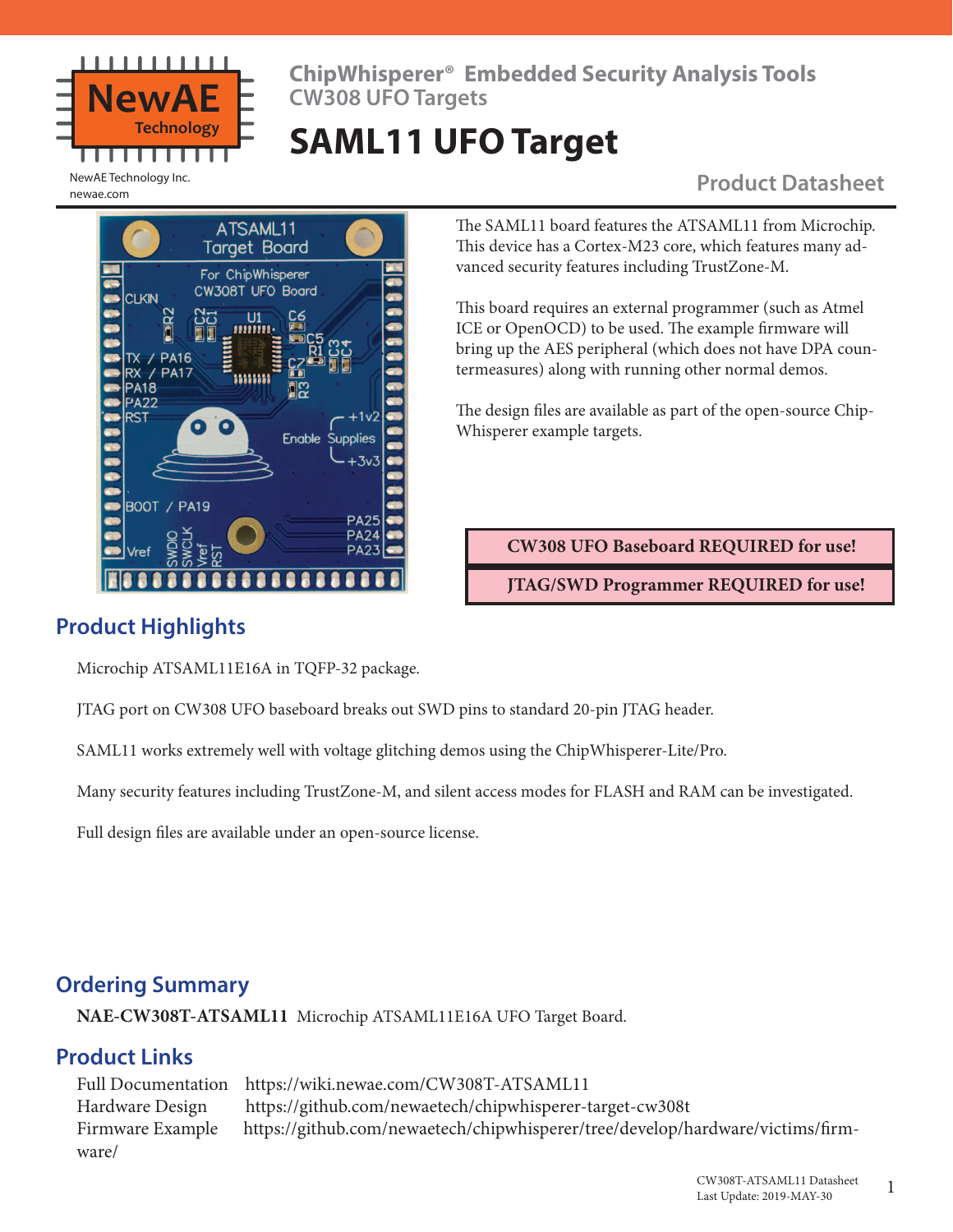## **Schematic**

newae.com



 $\sim$